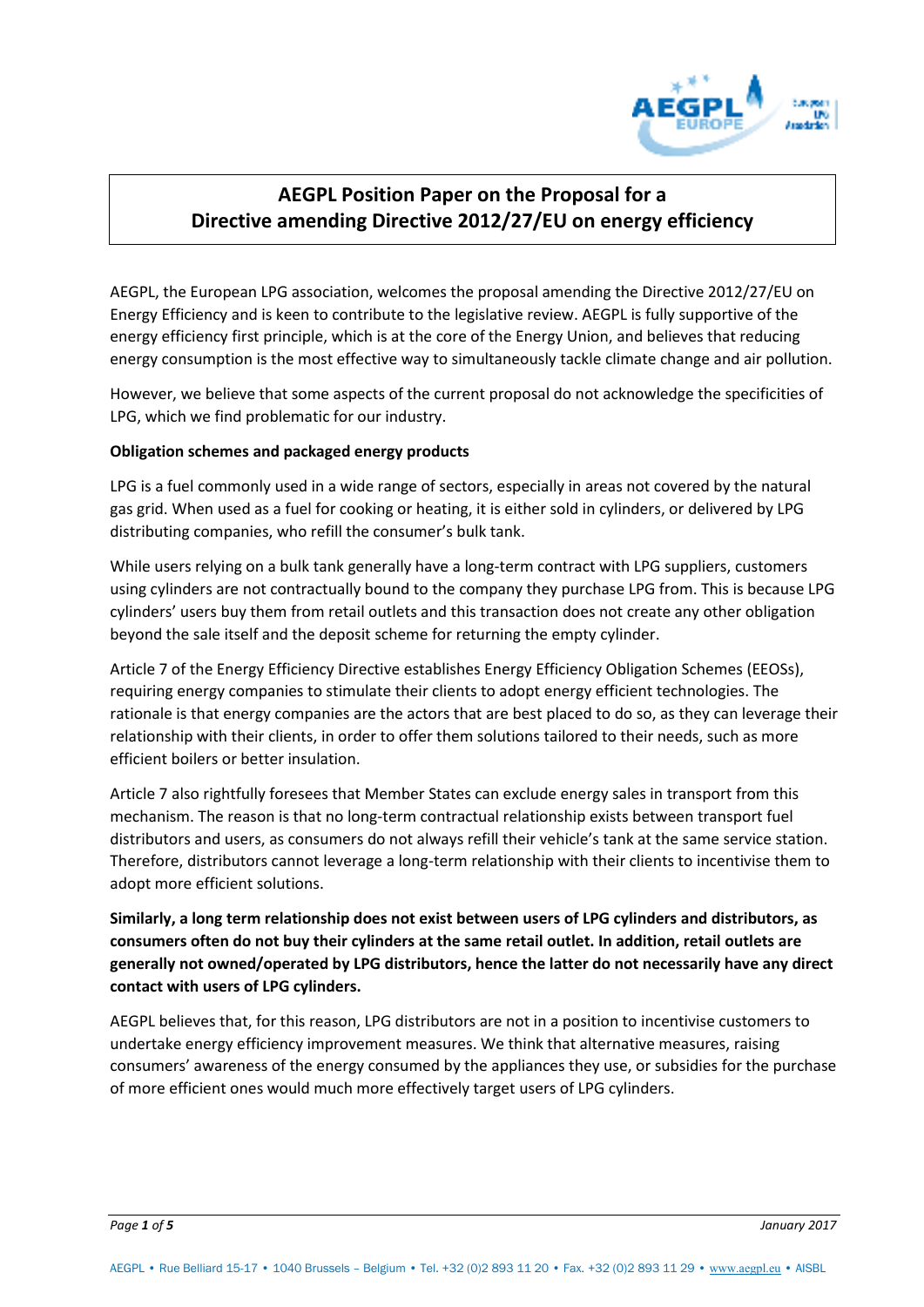

## **Proposed amendment**

**Proposal for a directive Article 1 – point 3** 

Directive (EU) No 27/2012 Article 7 – paragraph 1

*Text proposed by the Commission* 

The sales of energy, by volume, used in transport may be partially or fully excluded from these calculations.

## *Amendment*

The sales of energy, by volume, used in transport *or of pre-packaged energy products directly purchased by end consumers* may be partially or fully excluded from these calculations.

*Justification* 

Packaged energy products include a variety of products ranging from LPG sold in steel/composite cylinders, to kerosene sold in plastic cans or wood pellets sold in bags. For an indicative list of types of packaging, see Annex I of Directive 94/62/EC on packaging and packaging waste. Those energies are generally purchased from retail shops which are not owned or operated by energy distributors. Hence, energy distributors cannot stimulate their clients' uptake of more efficient appliances or solutions, as there is no contractual relationship between them*.* 

# **Small business and small energy sectors**

The implementation of EEOSs implies significant fixed costs, related to the setting up and the management of white certificates schemes. This evidently has a much higher economic impact on small businesses and small energy sectors than on larger utilities, while the energy savings they can achieve are limited, due to the small volumes of energy sold. This impact is evidently even higher for utilities selling energies whose price is regulated by law.

Some Member States rightly foresaw an exemption for small businesses and small energy sectors, acknowledging that the burden resulting from the energy efficiency obligation schemes was disproportionate for them. Other countries did not, possibly because they were not aware that the Directive allowed them to do so.

Currently, the possibility to exempt small businesses and small energy sector is only mentioned in recital 20 of the Energy Efficiency Directive. **We believe that including this provision in the body of the Directive would improve legal clarity on this matter.**

## **Proposed amendment**

## **Proposal for a directive**

*Page 2 of 5 January 2017*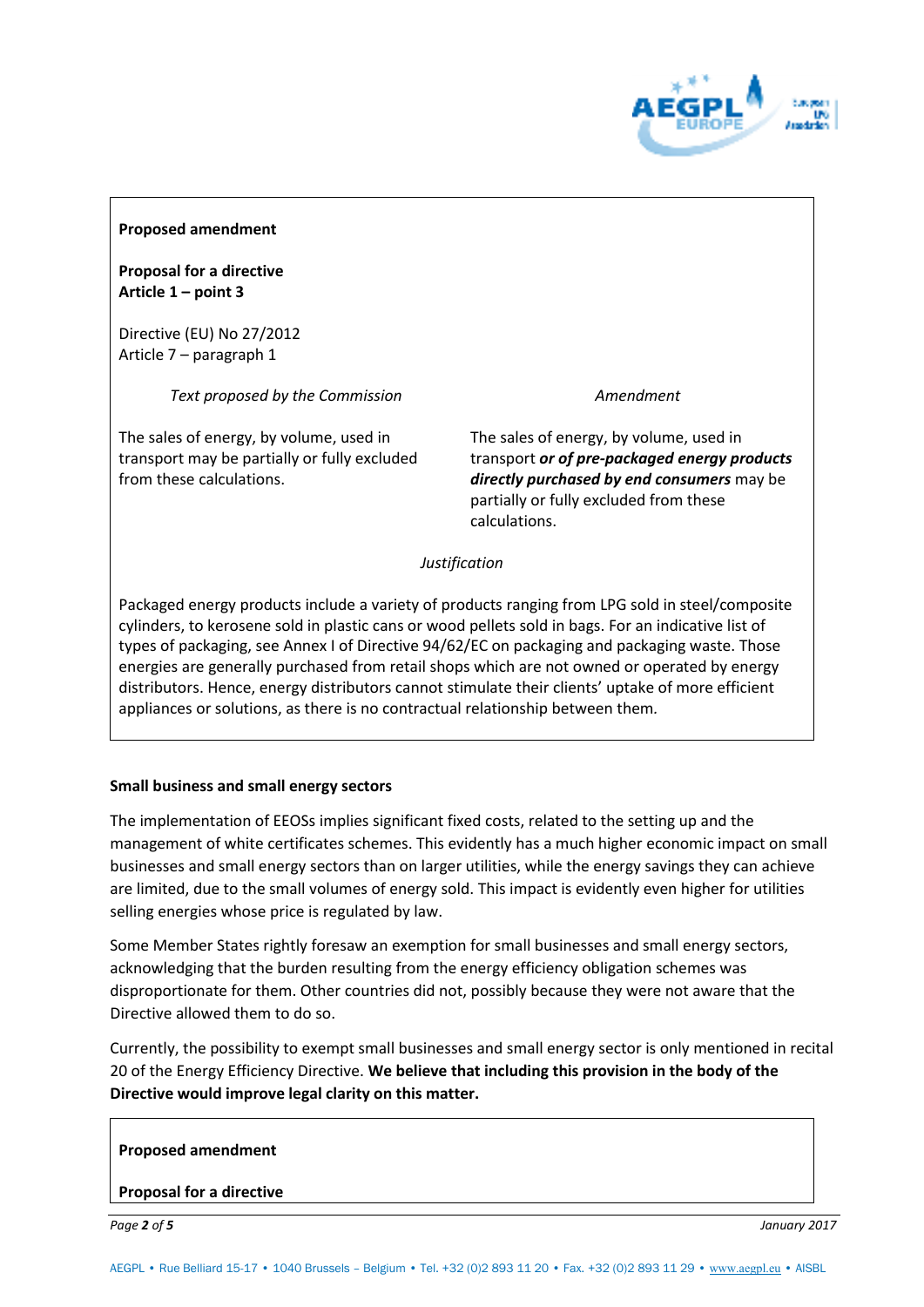

# **Article 1 – point 4**

Directive (EU) No 27/2012 Article 7a – paragraph 2

*Text proposed by the Commission* 

2. Member States shall designate, on the basis of objective and nondiscriminatory criteria, obligated parties among energy distributors and/or retail energy sales companies operating in its territory and may include transport fuel distributors *or* transport fuel retailers operating in its territory. The amount of energy savings needed to fulfil the obligation shall be achieved by the obligated parties among final customers, designated by the Member State, independently of the calculation made pursuant to Article 7(1), or, if Member States so decide, through certified savings stemming from other parties as described in point (b) of paragraph 5.

## *Amendment*

2. Member States shall designate, on the basis of objective and nondiscriminatory criteria, obligated parties among energy distributors and/or retail energy sales companies operating in its territory and may include transport fuel distributors*,* transport fuel retailers *or exclude fuel distributors active in small energy sectors*  operating in its territory. The amount of energy savings needed to fulfil the obligation shall be achieved by the obligated parties among final customers, designated by the Member State, independently of the calculation made pursuant to Article 7(1), or, if Member States so decide, through certified savings stemming from other parties as described in point (b) of paragraph 5.

## *Justification*

As high fixed costs arise from the implementation of energy efficiency obligation schemes, it is appropriate to exempt small energy sectors and small business from them. Small energy sectors are defined as energy sector whose share in the energy mix is not higher than 3%.

# **Alternative measures**

Member states have developed a variety of alternative measures to fulfil article 7, which have proven to be very effective in stimulating consumers to reduce their energy savings. For example, measures adopted across the EU promoted more sustainable behaviours or informed consumers that appliances much more efficient than the one they were using were on the market.

For this reason, we welcome that the new proposal better highlights the possibility for Member States to adopt alternative measures. We believe that an indicative list of alternative measures should be included in the new text, in order to give Member States guidance on the implementation of this article. Such list is featured in the current Directive, but was removed from the new proposal, as the Commission witnessed that the wide variety of measures adopted by Member States made the list possibly too long.

Although it is certainly true that Member States have developed several effective measures, we believe that, considering that alternative measures are now more visible in the text, **the list would still be useful for those countries that have not implemented them yet. This would also guide Member States in including a focus on energy poverty in designing alternative measures, which is not required by the Directive currently in force.** 

*Page 3 of 5 January 2017*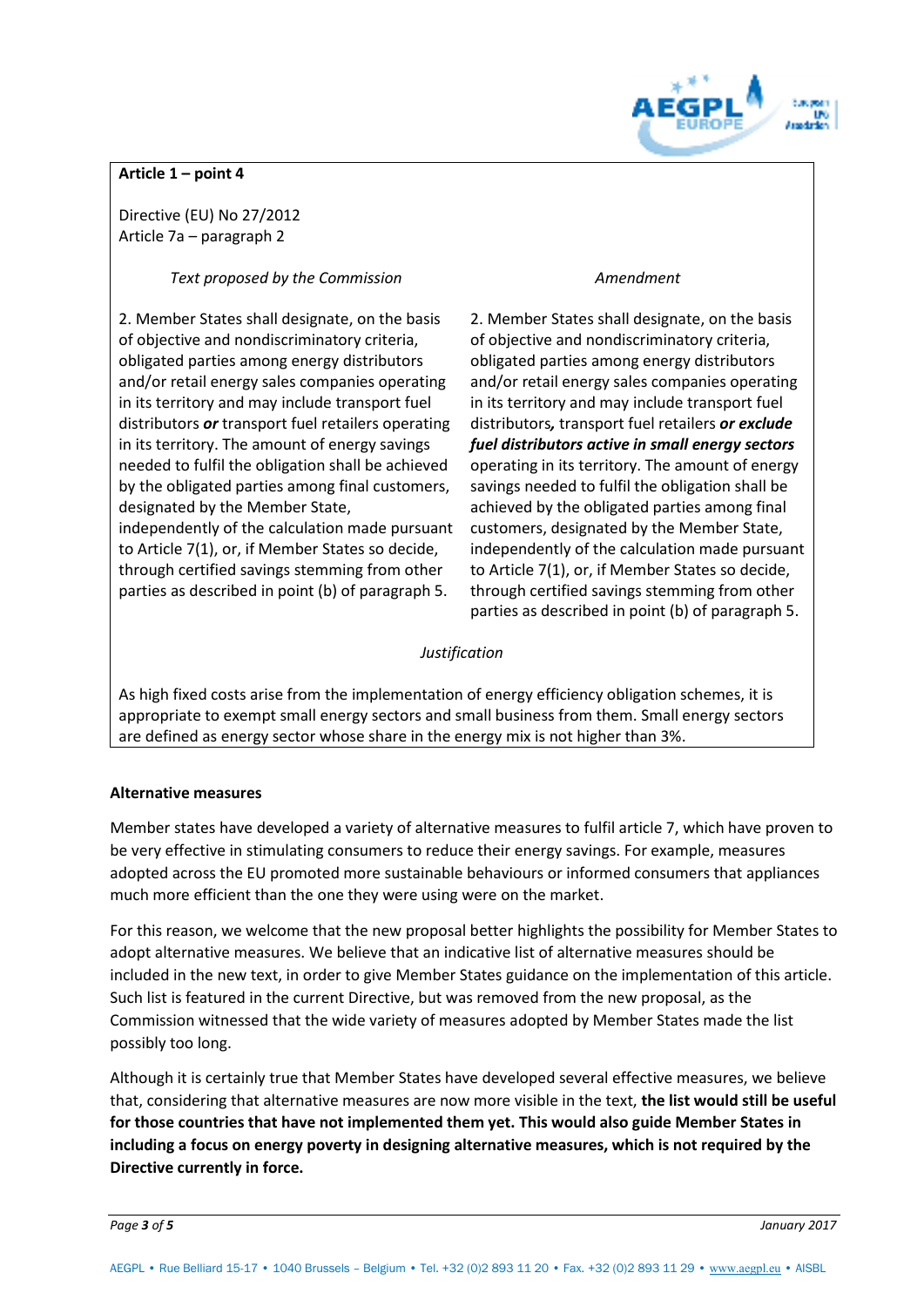

## **Proposed amendment**

**Proposal for a directive Article 1 – point 4** 

Directive (EU) No 27/2012 Article 7b – paragraph 1a (new)

*Text proposed by the Commission* 

1. Where Member States decide to fulfil their obligations to achieve the savings required under Article 7(1) by way of alternative policy measures they shall ensure that the energy savings required under Article 7(1) are achieved among final customers.

## *Amendment*

1. Where Member States decide to fulfil their obligations to achieve the savings required under Article 7(1) by way of alternative policy measures they shall ensure that the energy savings required under Article 7(1) are achieved among final customers.

*1a. The policy measures referred to in the first subparagraph may include, but are not restricted to, the following policy measures or combinations thereof:* 

*(a) financing schemes and instruments or fiscal incentives that lead to the application of energy-efficient technology or techniques and have the effect of reducing end-use energy consumption, with privileged access to energypoor consumers;* 

*(b) regulations or voluntary agreements that lead to the application of energy-efficient technology or techniques and have the effect of reducing end-use energy consumption; (c) standards and norms that aim at improving the energy efficiency of products and services, including buildings and vehicles, except where these are mandatory and applicable in Member States under Union law;* 

*(d) energy labelling schemes, with the exception of those that are mandatory and applicable in the Member States under Union law;* 

*(e) training and education, including energy advisory programmes, that lead to the application of energy-efficient technology or techniques and have the effect of reducing end-use energy consumption.*